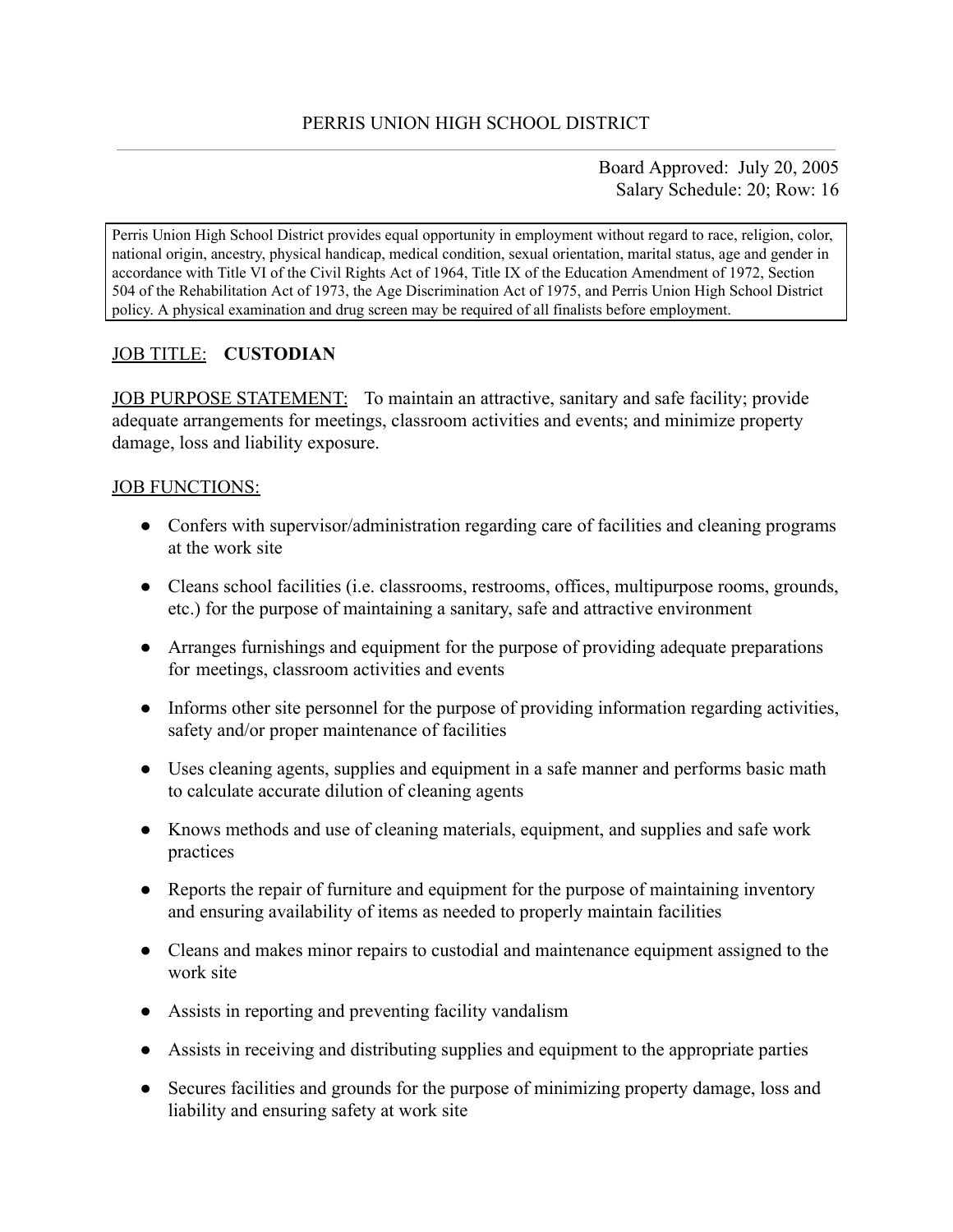JOB TITLE: **CUSTODIAN** Page 2

#### JOB FUNCTIONS – continued

- Performs occasional routine grounds/facilities maintenance functions
- Maintains a cooperative working relationships with those contacted in the course of work
- Maintains a pleasant appearance and demeanor
- May be required to work alone during evening hours assignment
- Performs other related duties as assigned or needed

#### PHYSICAL ABILITIES:

- Visual ability to read handwritten/typed documents and instructions
- Able to conduct verbal conversation in English
- Able to hear normal range verbal conversation (approximately 60 decibels)
- Able to sit, stand, stoop, kneel, bend, lift (50 pounds), carry (50 pounds), climb, and walk
- Able to sustain manual labor up to 8 hours
- Able to exhibit a full range of motion for shoulder, elbow, back, hip, and knee
- Able to use respirators, for personal protection, as necessary
- Able to work at various elevated heights and in restricted spaces in a safe and effective manner
- Able to demonstrate manual dexterity necessary to perform fine maintenance procedures and operate both manual and power hand tools in a safe and effective manner

#### JOB QUALIFICATIONS:

#### Education:

● High School Diploma or General Education Diploma